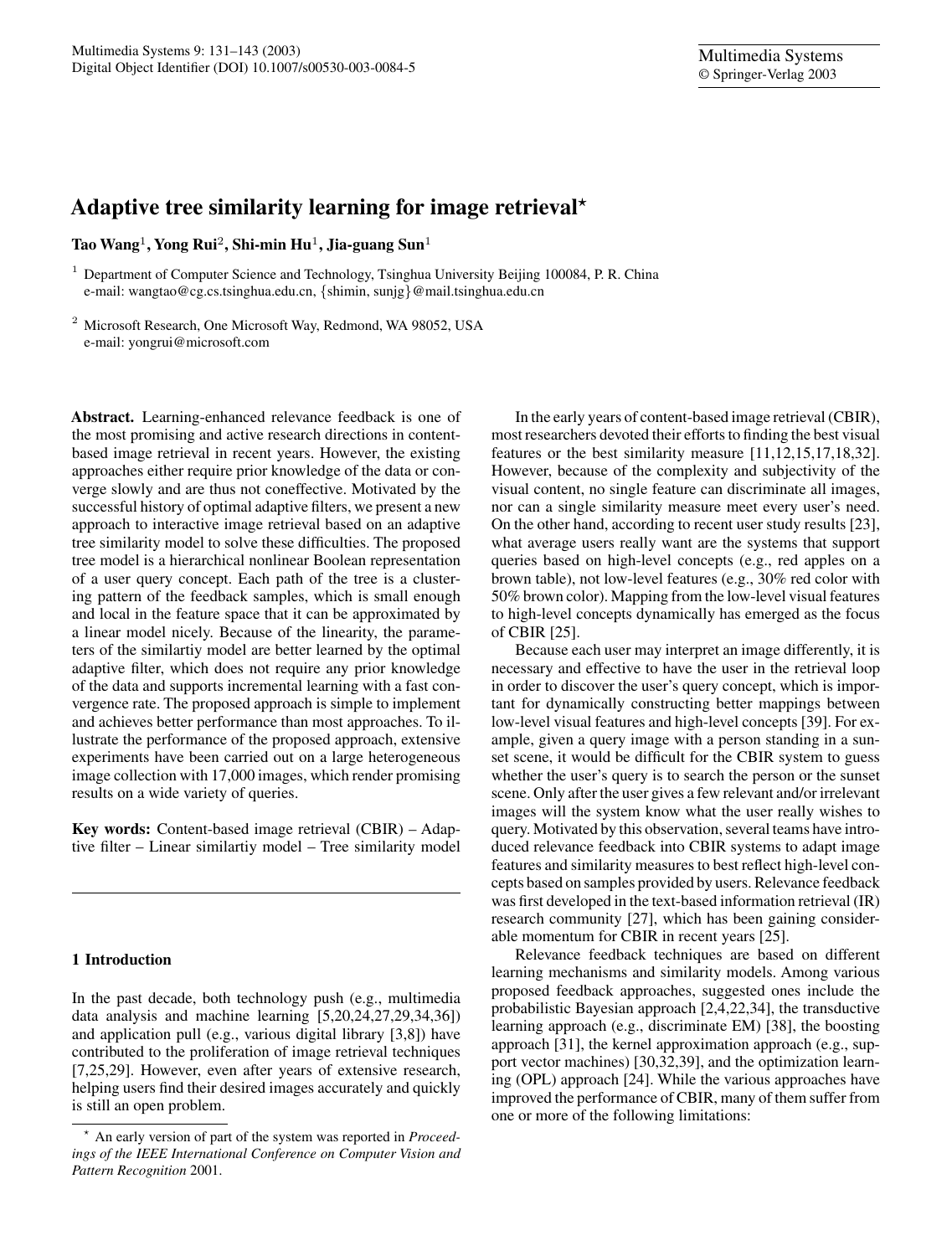- The learning process has its best strength only if prior knowledge about the data distribution or a large training set is available [4,22,30,34,38].
- If users do not give sufficient feedback samples during the retrieval process, only a suboptimal solution of the similarity model can be achieved for the parameter estimation by the *minimum mean square error* (MMSE) criterion [24].
- The convergence to the optimal solution of the similarity model is slow and the computation cost is high [9,22,38].
- While the linear similarity model proves easy to implement and fast in computation [26], it is not sufficient to model the nonlinearity of human vision perception.

All the above limitations prevent the existing approaches from being fully deployed in practical systems. In this paper, we propose a novel relevance feedback technique based on adaptive filtering and a Boolean tree similarity model. Adaptive filters have been successfully used for more than four decades in various research areas including signal processing, automatic control, and system identification [27]. The adaptive filters are rooted in the optimal estimation theory, whose input  $X(n)$  and output error  $e(n)$  drive it to automatically adapt to the MMSE solution of the estimated model's parameters efficiently without any prior knowledge about data distribution. Considering the human vision system as an intelligent signal filter (a black box with input of image feature and output of similarity), it is possible to use the optimal adaptive filter to better adaptively estimate the parameters of the visual similarity model. By doing so, we can apply the least mean square (LMS) and recursive least square (RLS) adaptive filter algorithms to solve the learning problem in a theoretical way. They result in simple implementation, fast convergence rate, and good performance.

The conventional adaptive filter assumes that the unknown visual perception system is a linear similarity model. The similarity model for human vision perception, however, is a complex nonlinear system [11]. Furthermore, we extend the conventional adaptive filter to a nonlinear tree similarity model. The proposed tree similarity model is a hierarchical representation of clustering patterns of all feedback samples. It decomposes a user's complex query concept into a Boolean combination of multiple simpler subconcepts. Each pattern of many possible subconcepts defines a path leading from the tree root node to a leaf node. All the subconcepts are then combined using Boolean algebra to yield the overall query concept of the user. The benefits of using this proposed tree model are:

- Compared with the overall query concept, each path of the tree spans smaller feature subspace and therefore can be well approximated as a linear model on which the optimal adaptive filter can be better implemented.
- Because the overall query is modeled as a nonlinear Boolean combination of all the subconcepts, it does not sacrifices the nonlinearity.
- Some image features are suitable for quickly filtering out irrelevant images at a coarse level, while others are suitable for fine-tuning the image similarity. The tree model renders itself to such a coarse-to-fine hierarchical search such that it improves the retrieval speed.

The remainder of the paper is organized as follows. In Sect. 2, we first introduce various important concepts and notations of CBIR before going into the details of the proposed approach.

In Sect. 3, we focus on the optimization learning approach (OPL) [24] for related work, which is one of the available advanced approaches. In Sect. 4, we give a detailed description of the proposed adaptive learning approaches based on optimal adaptive filters. We further discuss how to solve the learning order issue encountered in CBIR and give computation complexity comparisons between OPL, LMS, and RLS. In Sect. 5, we extend adaptive-filtering-based relevance feedback techniques from a linear model to a nonlinear adaptive tree similarity model. Specifically, we show how to train the CBIR system to adaptively learn the tree similarity model online, calculate the overall similarity from the tree, and efficiently retrieve images based on this model. In Sect. 6, extensive experiments over a large heterogeneous image collection with 17,000 images are reported to evaluate the retrieval performance of the adaptive tree similarity model. Concluding remarks are given in Sect. 7.

## **2 Concepts and notations**

Before we consider the details of the paper, it would be beneficial to first introduce and define some important concepts and notations that will be used in the paper.

Let  $I$  be the number of features we are studying and  $M$ the total number of images in the database. We use  $\vec{F}_{mi} =$  $[f_{mi1}, f_{mi2}, \ldots, f_{miK_i}]^T$  to denote the *i*-th feature vector of the m-th image,  $m = 1, 2, \dots, M$ , where  $K_i$  is the dimension of the i-th feature vector. For example, for a six-element color moment feature vector,  $K_i = 6$ .

Let  $\vec{F}_{qi} = [f_{qi1}, f_{qi2}, \dots, f_{qiK_i}]^T$  denote the *i*-th feature vector of the query image  $q$ . We further define a difference vector between image  $m, m = 1, 2, \dots, M$ , and the query image  $q$  as:

$$
\vec{X}_i(m) = [|f_{mi1} - f_{qi1}|, \dots, |f_{miK_i} - f_{qiK_i}|]^T
$$
 (1)

where  $|x - y|$  represents the difference between x and y. Because different feature elements may have different contributions to the perception of image content, different weights can be associated with the feature elements to reflect this effect [24]. The distance between image  $m, m = 1, 2, \ldots, M$  and query  $q$ , in terms of the  $i$ -th feature, can therefore be calculated as:

$$
g_i(m) = \vec{X}_i(m)^T W_i \vec{X}_i(m), \quad L_2 \text{ metric norm}
$$
  

$$
g_i(m) = \vec{W}_i^T \vec{X}_i(m), \qquad L_1 \text{ metric norm}
$$
 (2)

depending on if we want to use  $L_1$  or  $L_2$  distances. For  $L_2$ distance,  $W_i$  is a weight matrix, while for  $L_1$  distance,  $W_i$  is a weight vector.

After we have discussed how to compute image distances based on an individual feature, the overall distance  $d(m)$  based on multiple features can be computed in two ways. One way is to not differentiate the difference among features and stack all the feature elements (from all the individual features) into a big overall feature vector to compute  $d(m)$ . This approach was used in most of the existing systems. Because this model has no hierarchy, we refer to it as the "flat model" in this paper. Another way is to construct a hierarchical model, where the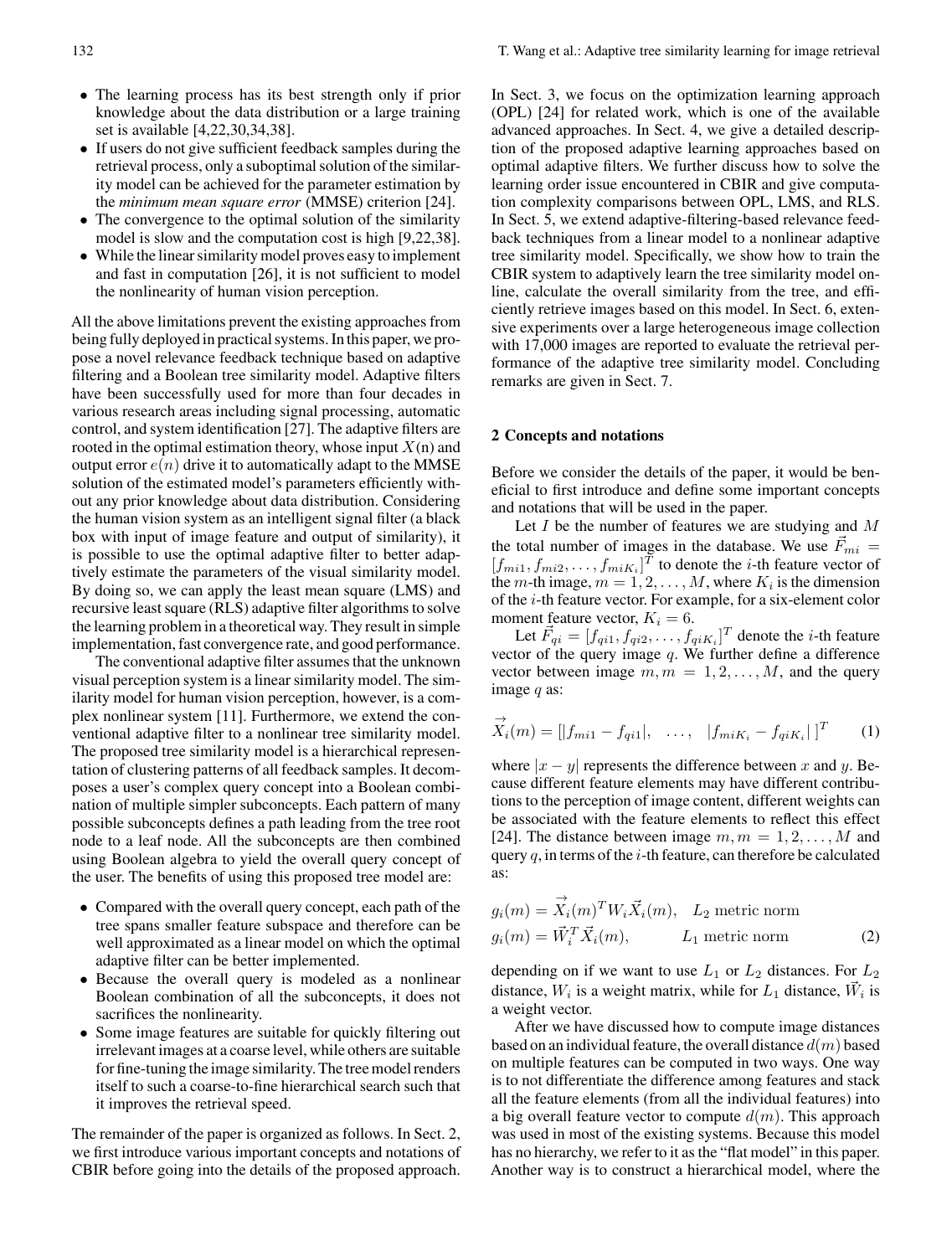overall distance  $d(m)$  is defined as:

$$
d(m) = U(g_i(m))
$$
\n(3)

where  $U(.)$  is a linear function that combines the individual distances  $g_i(m)$  to form the overall distance  $d(m)$ . We will refer to this model as the "hierarchical model."

While we have discussed how to compute the *distance* between two images, *similarity* is more commonly used in CBIR. To convert between distance and similarity, we adopt the approach proposed in [9]. Assuming the distance  $d(m)$ ,  $m = 1, 2, \ldots, M$  obeys the Gaussian distribution of  $N(0, \sigma^2)$ , the similarity  $\pi(m)$  between image m and query image q is the likelihood of this distribution, with  $\pi(m)=0$  being the least similar and  $\pi(m)=1$  being the most similar:

$$
\pi(m) = \exp(-\frac{d(m)^2}{2\sigma^2}), \quad \pi(m) \in [0, 1]
$$

$$
d(m) = \sqrt{-2\sigma^2 \ln(\pi(m))}
$$
(4)

Similarly, we have the following relationships for the  $i$ -th feature:

$$
\lambda_i(m) = \exp(-\frac{g_i(m)^2}{2\sigma^2}), \quad \lambda_i(m) \in [0, 1]
$$

$$
g_i(m) = \sqrt{-2\sigma^2 \ln(\lambda_i(m))}
$$
(5)

## **3 Related work**

Among the existing approaches [4,10,13,14,20,22,24,26,30,31,38] introduced in Sect. 1, we mainly compare the optimal learning (OPL) approach [23] with our approach, for the following reasons:

- OPL is one of the best techniques available; it formulates the relevance feedback in a vigorous optimization framework and derives *explicit* optimal solutions for the weights in a linear model. Thus it performs better than many other existing MARS [26] and Mind Reader [10] approaches.
- Unlike many other approaches that are tested only on preselected queries over small data sets, the OPL approach has been tested with a wide variety of 400 random queries over a large 17,000 heterogeneous image collection. In this manner, it obtains an objective evaluation of the various retrieval techniques.

The OPL approach can be summarized as follows. Let  $N$  be the number of feedback images (training samples), and let  $\pi(n)$  be the degree of relevance for training sample  $n, n = 1, \ldots, N$ given by the user. The overall distance between a training sample and a query is defined as:

$$
d(n) = \sum_{i=1}^{I} u_i g_i(n)
$$
  

$$
g_i(n) = \vec{X}_i^T(n) W_i \vec{X}_i(n)
$$
 (6)

where  $W_i$  is the low-level (interfeature) weights and  $u_i$  is the high-level (intrafeature) weights. The OPL approach derives the optimal query vector  $\vec{F}_{qi}$  and optimal weights by using the Lagrange multipliers [24]:

$$
\vec{F}_{qi} = \frac{\sum_{n=1}^{N} \pi(n) \vec{F}_{ni}}{\sum_{n=1}^{N} \pi(n)} \nW_{i} = \begin{cases}\n(\det(C_{i}))^{1/K_{i}} C_{i}^{-1}, & \det(C_{i}) \neq 0 \\
\text{diag}(1/\sigma_{1}^{2}, 1/\sigma_{2}^{2}, \dots 1/\sigma_{K_{i}}^{2}), \text{ otherwise}\n\end{cases}
$$
\n(7)\n  
\n
$$
u_{i} = \sum_{j=1}^{I} \sqrt{\sum_{n=1}^{N} \pi(n) g_{j}(n)} / \sum_{n=1}^{N} \pi(n) g_{i}(n)
$$

The term  $C_i$  is the weighted  $K_i$ -by- $K_i$  covariance matrix of the  $i$ -th feature vector of the feedback samples.

$$
C_i = \frac{\sum_{n=1}^{N} \pi(n) (\vec{X}_i(n) \vec{X}_i^T(n))}{\sum_{n=1}^{N} \pi(n)}
$$

When computing  $W_i$ , the OPL approach switches between a full matrix and a diagonal matrix depending on the relationship between the number of feedback samples  $N$  and the length of the feature vector  $K_i$ . When  $N>K_i$ , the OPL uses the full matrix form to take advantage of large feedback samples. When  $N < K<sub>i</sub>$ , the OPL uses the diagonal matrix to avoid noisy parameter estimation. The OPL approach has many advantages over other existing approaches, including MARS [26] and Mindreader [10]. However, it still has the following difficulties:

- Calculating  $\det(C_i)$  and  $C_i^{-1}$  is quite expensive, i.e., requires  $O(\sum_i^I (K_i)^3)$  operations, which is not desirable for practical image retrieval applications;
- When the number of feedback samples  $N$  is small, e.g.,  $N < K_i$ , the weights  $W_i$  reduce from a full matrix to a diagonal matrix, which results in suboptimal solutions for the parameter estimation of the similarity model.
- OPL is a batch learning approach, which requires that all samples be given simultaneously before it can learn. When an additional feedback example is presented, there is no easy way to incrementally incorporate the new example without recomputing the weights.
- More importantly, OPL uses a linear similarity model to combine multiple feature similarities with the overall similarity, which is too restrictive and not sufficient in modeling human vision perception.

The next two sections try to resolve the above difficulties. In Sect. 4, we propose an adaptive-filter-based learning approach. It converges quickly to current optimal feature weights for a linear similarity model and avoids expensive computation by using a recursive incremental learning paradigm. In Sect. 5, we propose an adaptive tree similarity model to deal with the linear limitation in OPL. The adaptive filter performs better in the adaptive tree model because the divided feature subspace is approximated better as a linear model in each path of the tree.

## **4 Learning with adaptive filters**

The human vision system can be considered as a black box (see Fig. 1). For query image q and feedback image  $n$ ,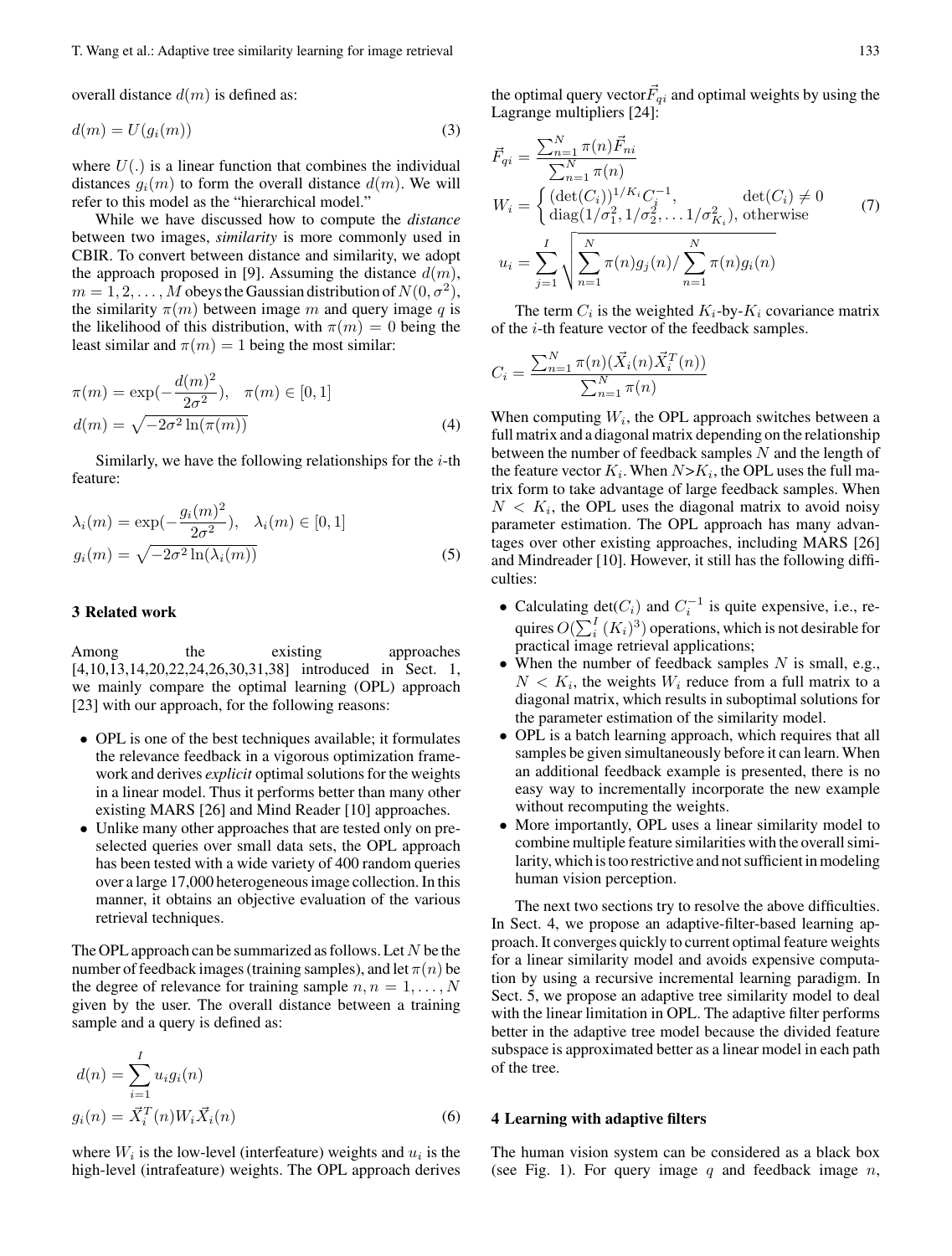

**Fig. 1.** Adaptive-filter-based feedback model

 $n = 1, 2, \ldots, N$ , the input to the filter is the difference feature vector  $\vec{X}(n)$ , and the output from the filter is the similarity distance  $d(n)$ . Although we do not know the human vision system's response function to  $\vec{X}(n)$ , it is possible for us to construct an adaptive filter to estimate it according to user feedback. Let the input to the adaptive filter be the same as the input to the human vision system, i.e.,  $\vec{X}(n)$  and the output of the adaptive filter be  $y(n)$ . By comparing  $y(n)$  against  $d(n)$ , we can obtain an error signal  $e(n)$ , which can then be used to drive the adaptive filter to adjust model parameters in order to better simulate the human vision system's response function (see Fig. 1). In this section, we first give the optimal Wiener solution and then develop two relevance feedback techniques based on LMS and RLS. We further discuss how to solve the learning order issues encountered in CBIR and give computation complexity comparisons between OPL, LMS, and RLS.

#### *4.1 Optimal Wiener filter*

Assuming a linear system  $d(n) = \vec{W}^T \vec{X}(n)$  and given a widesense stationary (WSS) input signal  $\overline{X}(n)$ , output signal  $y(n)$ , and desired output signal  $d(n)$ , the Wiener filter is the optimal stochastic filter that minimizes the variance of the error [27]:

$$
\min_{W} E[e^{2}] = E[(d(n) - \vec{W}^{T}(n)\vec{X}(n))^{2}]
$$

$$
= E[d(n)^{2}] - 2\vec{P}^{T}\vec{W} + \vec{W}^{T}R_{xx}\vec{W}
$$
(8)

where  $\vec{W} = [w(0), w(1), \dots, w(K-1)]^T$  is the filter coefficient,  $K$  is the length of the Wiener filter and

$$
R_{xx} = E[\vec{X}(n)\vec{X}^T(n)], \quad \vec{P} = E[d(n)\vec{X}(n)] \tag{9}
$$

The gradient of  $E[e^2]$  with respect to the filter coefficient is

$$
\nabla = \partial (E[e^2]) / \partial \vec{W} = -2\vec{P} + 2R_{xx}\vec{W}
$$
 (10)

By setting the gradient to zero, we arrive at the optimal Wiener solution:

$$
\vec{W} = R_{xx}^{-1} \vec{P} \tag{11}
$$

This solution is great in theory, but in reality we do not know the statistics  $R_{xx}$  and P of the signals a priori. Fortunately, we can estimate the statistics on the fly while we are computing the optimal solution. Two techniques are LMS and RLS, with LMS approximating the steepest gradient descent and RLS approximating  $R_{xx}$  and P directly.

#### 134 T. Wang et al.: Adaptive tree similarity learning for image retrieval

#### *4.2 Least mean square solution (LMS)*

Because we do not know  $R_{xx}$  and P in advance, the gradient descent approach can be used to solve the nonlinear optimization problem  $\min E[e^2]$ . At each iteration we compute the  $\overline{w}$  and move the solution toward the steepest gradient descent direction, i.e.:

$$
\nabla^{(n)} = \partial E(e^2) / \partial \vec{W}^{(n)} = -2e(n)\vec{X}(n)
$$
 (12)

$$
\vec{W}^{(n+1)} = \vec{W}^{(n)} - \mu \nabla^{(n)} \tag{13}
$$

where  $\mu$  is the step size and n is the iteration index. The LMS algorithm was developed four decades ago by Widrow and Hoff [36]. Today it is still widely used because of its simplicity, low computation demands, and great performance [27]. Next we give a complete LMS algorithm developed for relevance feedback in CBIR.

#### **[Procedure 1: LMS relevance feedback algorithm]**

(A) Initialization:

Choose step size  $0 < \mu < 2$  and set filter coefficients to

$$
\vec{W}(0) = [1/K, 1/K, \dots, 1/K] \tag{14}
$$

(B) For each  $n = 1, 2, \ldots, N$ :

(a) Compute the distance  $y(n)$  based on the current weights

$$
y(n) = \vec{W}^T(n)\vec{X}(n) \tag{15}
$$

(b) Compute the error signal

$$
e(n) = d(n) - y(n) \tag{16}
$$

Note that compared with standard Wiener filters, we have an extra step to convert from the similarity to distance  $d(n)$ .

(c) Compute the updated weights

$$
\vec{W}(n) = \vec{W}(n-1) + \frac{\mu}{a + \vec{X}^T(n)\vec{X}(n)}\vec{X}(n)e(n)
$$
 (17)

where  $a$  is a small positive constant to avoid denominator being 0.

The LMS-based relevance feedback algorithm is elegant in theory, easy to Implement, and requires very little computation.

#### *4.3 Recursive least square algorithm (RLS)*

Instead of approximating the gradient, RLS attempts to approximate the  $R_{xx}$  and P directly. It uses the famous matrix inverse equation [27]

$$
A = B^{-1} + CF^{-1}C^T \Rightarrow A^{-1}
$$
  
= B - BC(F + C<sup>T</sup>BC)<sup>-1</sup>C<sup>T</sup>B

to simplify the computation of  $R_{xx}^{-1}$ . For a detailed derivation of the RLS algorithm, please refer to Appendix A. Compared with LMS, RLS has the following features: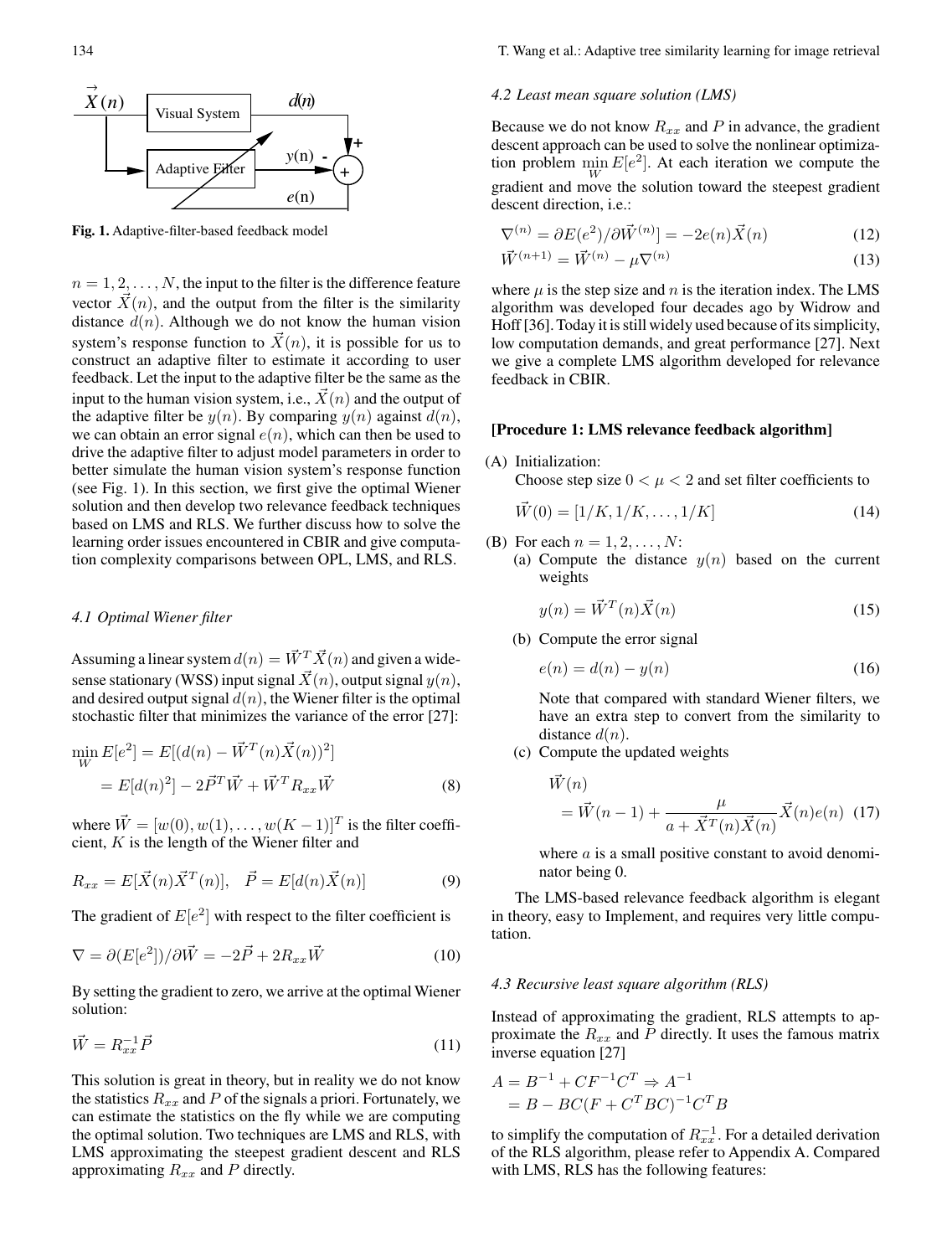- Because LMS uses the noisy gradient to approximate the true gradient, it converges fast at initial steps and gradually slows down and even oscillates when approaching the final solution. RLS, on the other hand, estimates  $R_{xx}$  and P directly at each iteration, thus resulting in faster overall convergence.
- However, RLS's faster convergence speed is at the cost of more computation. In addition, when training samples are not more sufficient than the dimension of the feature vector, estimating  $R_{xx}$  and P can be problematic. This may actually result in a slower convergence than LMS in practice.

A detailed comparison between LMS and RLS is given in Sect. 6. We next give the complete RLS algorithm developed for relevance feedback in CBIR.

## **[Procedure 2: RLS relevance feedback algorithm]**

(A) Initialization:

$$
\vec{W}(0) = [1/K, 1/K, \dots, 1/K], \quad Q(0) = \delta^{-1}I \quad (18)
$$

where Q is the inverse of the signal covariance matrix  $R_{xx}$ and  $\delta$  is a small positive constant.

(B) For each  $n = 1, 2, \ldots, N$ :

1. Compute the distance  $y(n)$  based on the current weights

$$
y(n) = \vec{W}^T(n)\vec{X}(n) \tag{19}
$$

2. Compute the error signal:

$$
e(n) = d(n) - y(n) \tag{20}
$$

3. Compute the gain vector:

$$
\vec{K}(n) = \frac{Q(n-1)\vec{X}(n)}{1/\pi(n) + \vec{X}^T(n)Q(n-1)\vec{X}(n)}
$$
(21)

4. Compute the updated weights:

$$
\vec{W}(n) = \vec{W}(n-1) + \vec{K}(n)e(n)
$$
 (22)

5. Compute the inverse correlation matrix:

$$
Q(n) = Q(n-1) - \vec{K}(n)\vec{X}(n)Q(n-1)
$$
 (23)

#### *4.4 Learning orders for adaptive filters in CBIR*

In the original adaptive filters, signals  $\vec{X}(n)$  and  $d(n)$  arrive in a sequential order, while in CBIR there is no explicit order for feedback samples. The two most obvious approaches we can take for this ordering issue are the *forward ordering* approach and the *backward ordering* approach. Let set S contain the N feedback samples in order of decreasing similarity to the query image. That is, the first image in the set has the greatest similarity to the query image and the last image in the set has the least similarity to the query image. The forward approach is to learn the feedback samples from the first to the last, and the backward approach is to learn the samples from the last to the first. Because both LMS and RLS are incremental learning algorithms, we expect the backward approach to be more advantageous: its learning samples are organized in a coarseto-fine fashion. Just like the hierarchical pyramid approach in optical flow computation [1], the backward approach simulates a hierarchical algorithm to avoid local minimum and to speed up convergence. It saves the "best" example at the last to fine-tune the parameters. We will provide a detailed comparison of the forward and backward learning orders in Sect. 6.1.

## *4.5 Computation complexity*

Given the high computation cost involved in most of today's relevance feedback techniques [10,38], one of our motivations in developing the adaptive-filter-based approach is its efficiency. The OPL approach is already one of the most efficient relevance feedback approaches available, but it still requires  $O(K^3 + 2NK^2)$  computations to learn the weights of each item in a  $K$  dimension feature vector [23]. If we examine the LMS and RLS algorithms, they only need, respectively,  $O(NK)$  and  $O(NK^2)$  computations to learn the weights of each item in a  $K$  dimension feature vector [27]. As we discussed in Sect. 4.2, LMS is extremely efficient, which means it is linear in both the number of feedback samples  $N$  and the feature vector dimension  $K$ . Furthermore, unlike OPL, which is a *batch* learning algorithm, both LMS and RLS are *incremental recursive* learning algorithms. That is, when the  $n$ -th feedback example becomes available, they can learn it incrementally from example  $n - 1$ , without reexecuting the whole algorithm. To illustrate the difference in their computation complexity, let us plug in some real-world numbers with  $K = 18$ ,  $N = 20$ . The LMS, RLS, and OPL require 360, 6480, and 18,792 computations, respectively. Both LMS and RLS are more efficient than OPL. It is worth mentioning that LMS is exceptionally efficient; its computation count is an order of magnitude less than RLS's.

## **5 Tree similarity model**

The previous section discussed how the adaptive filters learn the low-level weights  $W_i$  in a linear model that is not powerful enough to model the nonlinearity of human visual cognition. Many experiments, e.g., Jain et. al., have shown that the similarity model in human vision is a complex nonlinear model [11]. Furthermore, Krumhansl has proposed a distance density model of similarity in which similarity is assumed to be a function of both the feature difference and the feature density of the feature space [12]. However, because we know little about the density distribution of the feature space and the property of the similarity model due to a limited number of training samples, accurate similarity measures are usually difficult to achieve in reality. Fortunately, we can adopt a "divide-and-conquer" approach whereby a complex nonlinear feature space can be divided into simpler, meaningful, and linear similarity models around the interested clusters in the feature subspace. For example, in Fig. 2, there are three clusters  $A_1$ ,  $A_2$ ,  $A_3$  of class A and two clusters,  $B_1, B_2$ , of class B, and  $\overline{A}$  is the averaged point of all points of class A. If we use the averaged point  $A$  to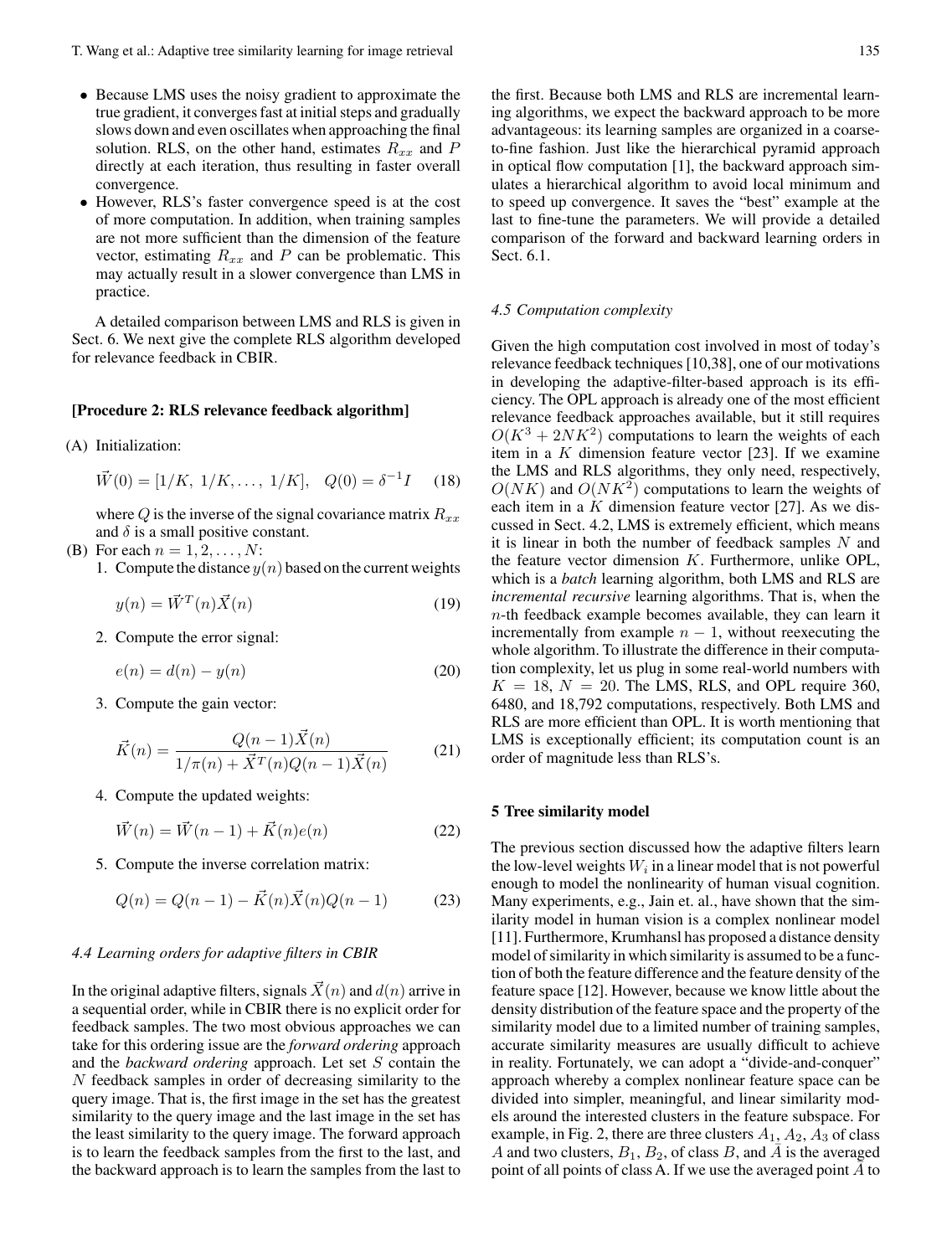

**Fig. 2.** Many clustering sets for two classes

retrieve all points of class A in a linear model, we will misclassify some points of B to class A when A is near class B. So a linear model cannot approximate well the complex nonlinear visual similarity model. Our solution is to divide the nonlinear feature space into a few approximated linear subspaces  $A_1$ ,  $A_2$ ,  $A_3$  for class A and  $B_1$ ,  $B_2$  for class B by clustering these points in the feature space. The adaptive filter therefore can learn better because it assumes the similarity model is linear only in the subspaces  $A_1$ ,  $A_2$ ,  $A_3$ .

The hierarchical model is widely used to improve the efficiency and precision in pattern recognition [1,16] because it naturally simulates the coarse-to-fine processing. By using a suitable threshold, irrelevant images can be quickly filtered out at top levels and only possible relevant images will be examined at all levels. Another advantage of the hierarchical method is that it avoids the curse of dimensionality (too many features will make the performance worse [33]). If we test more important features earlier in the hierarchy and less important features at a later stage and give different weights to these features, we can avoid the curse of dimensionality to some extent.

The relevance feedback decision tree is broadly used in pattern recognition due to its efficient hierarchical property. It is used for CBIR in [19], which classifies all images into relevant and irrelevant images. Then the similarity is calculated by executing an unweighted K nearest neighbor retrieval on the list. Motivated by the above observations, in our paper, we propose a novel tree similarity model for CBIR (see Fig. 3). Unlike the method in [19], the proposed adaptive tree similarity model is a hierarchical Boolean representation of clustering patterns of all feedback samples (relevant and irrelevant). Because the feature subspace near each path is so small that it can be approximated as a linear model, the adaptive filter is integrated to adapt the feature weights in the tree path. In this section, we will first give a detailed description of how to build and train a tree similarity model. Then we develop a similarity measure algorithm for the adaptive tree similarity model and discuss how to optimize the model's performance.

#### *5.1 Building the tree similarity model*

The proposed tree similarity model is a hierarchical representation of clustering patterns of all feedback samples. The sequence of levels from top to bottom is the order of test features. Except for the root level and leaf level of the tree, every level corresponds to one feature test. Therefore, there are  $I + 2$ levels in the tree model if a CBIR system uses I features. Every node at the same level  $i$  is a possible clustering pattern of the corresponding tested  $i$ -th feature. Any path from the root to a leaf node is one of the patterns of a user's query con-



**Fig. 3.** An adaptive tree similarity model



**Fig. 4.** Learning intrafeature weights  $W$  and interfeature weights  $U$ by hierarchical filters in a two-level weighting scheme with  $I$  features

cept. Thus all discovered clustering patterns of the feedback samples are represented by paths of the tree after the model has learned a user's feedback. For example, in Fig. 3,  $C_{ir}$  denotes the  $r$ -th clustering of the  $i$ -th feature. At the leaf node,  $A_i$  is a clustering label to denote the j-th pattern of class A. Similarly, leaf nodes  $A_1$ ,  $A_2$ ,  $A_3$ ,  $A_4$ ,  $A_5$  are the discovered patterns of class  $A$ , and  $B_1$ ,  $B_2$  are patterns of class  $B$ . The path  $root \rightarrow C_{11} \rightarrow C_{21} \rightarrow C_{32} \rightarrow A_2$  is a pattern  $A_2$  of relevant images of class A.

The tree forms a Boolean model. The relationship between paths is "OR," denoted as ∨, for positive samples, or "NOT," denoted as  $\neg$ , for negative samples. The relationship between all the nodes in a path is "AND," denoted as ∧. The subspace near paths is so small and local that it can be successfully approximated to a linear similarity model. When a user gives feedback samples, the adaptive filtering discussed in Sect. 4 is used to adaptively learn the weights of the linear model in its corresponding path.

The structure of the Boolean model is illustrated in Fig. 4. First, it calculates the similarity  $\lambda_i(n)$  of each individual feature by Eq.  $5$ ,  $i = 1, 2, \ldots, I$ . It then uses the Boolean combination to obtain the overall similarity  $\pi^*(n)$  between the query image and the  $n$ -th image.

$$
\pi^*(n) = \mathcal{V}(\pi_j(n)) = \begin{cases} \max_j(\pi_j(n)), & j \in S_R \\ 0, & j \in S_N \end{cases}
$$

$$
\pi_j(n) = \mathcal{V}(g_i(n)) = \sum_{i=1}^I u_i \lambda_i(n) \tag{24}
$$

where  $W = [\vec{W}_1, \vec{W}_2, \dots, \vec{W}_I]$  is the intrafeature (low-level) weights and  $U = [u_1, u_2, \ldots, u_I]$  is the interfeature (highlevel) weights,  $S_R$  is the pattern set of the relevant images and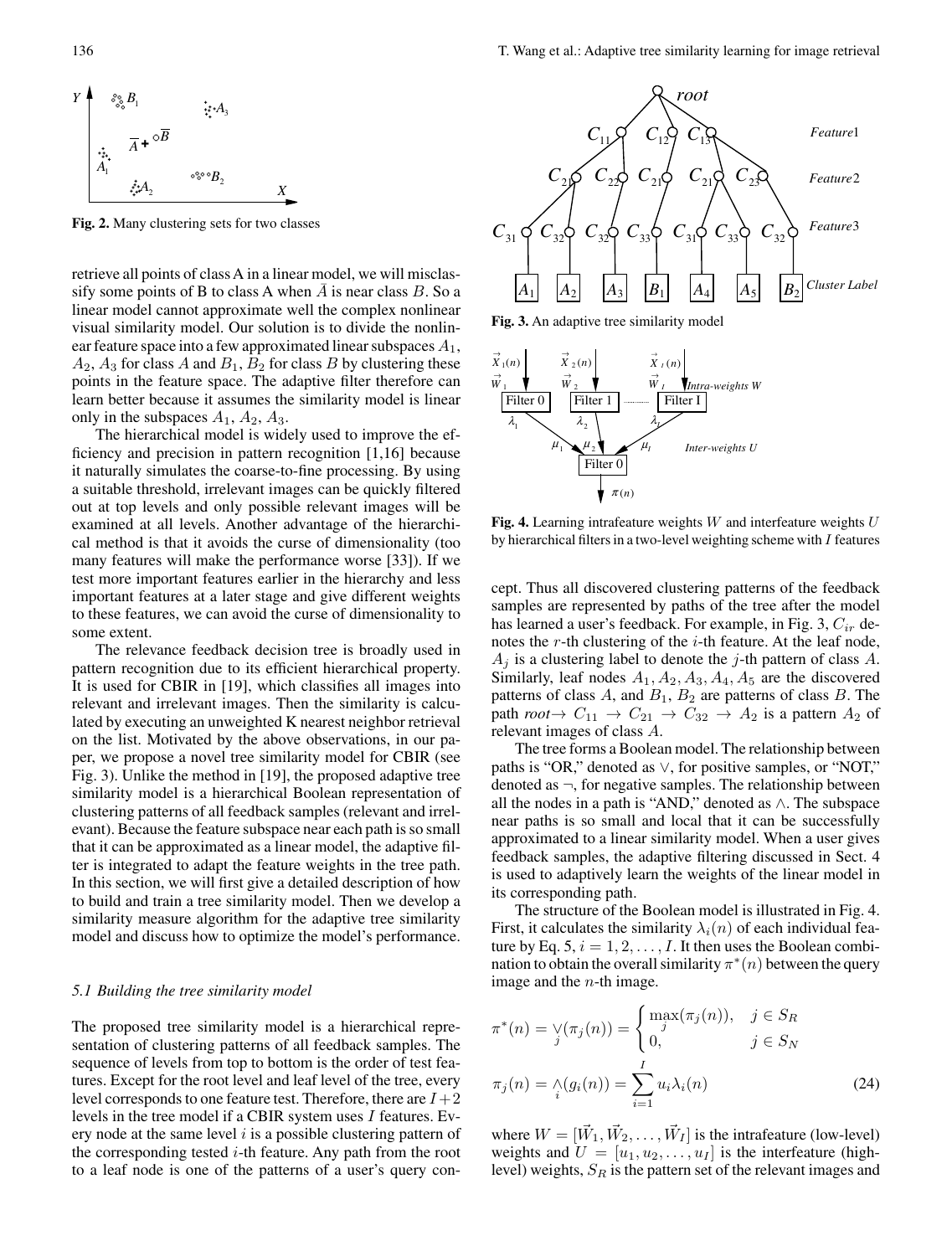$S_N$  is the pattern set of irrelevant images given by a user. Here we use max() to model the "OR" operation and weighted summation to model the "AND" operation. If an image is similar to any pattern in the irrelevant set  $S_N$ , its similarity is zero. We use  $j$  to indicate a particular path in the tree.

The tree model uses the hierarchical (tree) adaptive filter to learn the interfeature weights and intrafeature weights simultaneously, which is proven to have fast convergence and low computation [37]. Furthermore, the tree model is an *incremental* learning algorithm, which can be updated recursively by adding new paths by or adjusting the feature weights and the center of each cluster when a new sample arrives. We then give a complete algorithm to build and train the tree model from user feedback. The algorithm can learn both intrafeature weights  $W$  and interfeature weights  $U$  adaptively and update the structure of the tree model recursively after a new sample arrives (see procedures 3 and 4).

## *5.2 Similarity computation by tree model*

After training the tree similarity model by user feedback samples, the total similarity can be calculated using Eq. 24. The whole process is aimed at finding a path with maximum similarity to the query image. If there is no matched path or there is a path belonging to a negative sample, the total similarity is zero. If an image is filtered out by the feature test at a particular level in the path, it exits and keeps the current value as the total similarity. Otherwise, the total similarity is the weighted average of all similarities in each node of the path (see procedure 5). For example, if a user inputs only red cars as relevant feedbacks, the adaptive tree model will cluster these red-car images as query samples and think the user's query concept is *the car with red color*. On the contrary, if a user gives red cars, blue cars, yellow cars, etc. as relevant feedbacks, the tree model can adaptively learn that the user's query concept is the *car* and that the color feature is not important and retrieve many cars with different colors that are similar to any of these clustering feedback images.

#### *5.3 Optimization of the tree similarity model*

The proposed tree model is hierarchical. Selecting the order of the tested features is therefore important. The order from coarse to fine is robust and efficient for human vision. A good way to determine which feature is "coarse" and which is "fine" is given according to the information entropy.

Let  $p(i|E)$  be the probability that a cluster drawn at random from a set  $E$  belongs to class  $i$ . Then the entropy or uncertainty of the set  $E$  is:

$$
H(E) = -\sum_{i} p(i|E) \log P(i|E)
$$
\n(25)

If we perform a feature test  $T$  and have  $k$  possible outcomes on the patterns in E, we will create k subsets,  $E_1, E_2, \ldots, E_k$ . The uncertainty about outcome  $E_i$  would be:

$$
H(E_j) = -\sum_i P(i|E_j) \log P(i|E_j)
$$
\n(26)

## **[Procedure 3: Train similarity tree algorithm]** *Input: A feedback image and the existing tree model Output: The updated tree model*

- 1. Set *CurrentNode* = root, *TotalSim* = 0, and the node level *i* to 1.
- 2. If all the I features have been learned, then go to step 3.
	- (a) Call clustering procedure 4 to obtain clustering center  $C_{ir}$ with maximum similarity *MaxSim* to the image's *i*-th feature.
	- (b) Calculate  $TotalSim = TotalSim + MaxSim * u_i$ . Here  $u_i$  is the interfeature weights of the  $i$ -th the feature.
	- (c) If  $C_{ir}$  exists in the children of *CurrentNode*, then set the found child as *CurrentNode*. Go to step (e).
	- (d) Add  $C_{ir}$  as the new child of *CurrentNode*. Set the new child as *CurrentNode*.
	- (e) Set  $i = i + 1$ . Go to step 2 to process next feature.
- 3. Label leaf node as a positive (relevant) or negative (irrelevant) clustering pattern.
- 4. Calculate the total error as: *Error = RealSim- TotalSim*. Here *RealSim* is the similarity of the image derived from user feedback.
- 5. For  $i = 1, 2, \ldots, I$ , learn the intrafeature weights  $\vec{W}_i$  by *Error* using  $C_{ir}$  as the query vector of the *i*-th feature in the adaptive filter Filter i.
- 6. Learn the interfeature weights  $U = [u_1, u_2, \dots, u_I]$  of the features by *Error* in Filter 0 using the adaptive filtering technique described in Sect. 4.
- 7. Return the updated tree model.

#### **[Procedure 4: Clustering algorithm for the** i**-th feature]**

*Input: An image's i-th feature and the clustering set*  $C_i$ *Output: Cluster* Cir *with maximum similarity to the image's* i-th *feature*

- 1. Calculate the similarity between the image's  $i$ -th feature and all clusters of the *i*-th feature by intrafeature weights  $W_i$  and find the cluster  $C_{ir}$  with the maximum similarity *MaxSim*.
- 2. If *MaxSim* of  $C_{ir}$  is larger than the given threshold, e.g., 0.8, go to step 4.
- 3. Add the image's  $i$ -th feature as the new cluster and set the new cluster as  $C_{ir}$ .
- 4. Update the center of cluster  $C_{ir}$  by the image's *i*-th feature.
- 5. Return the updated  $C_{ir}$  and *MaxSim*.

We can estimate the average uncertainty over all the  $E_i$  by

$$
E[H_T(E)] = \sum_j P(E_j)H(E_j)
$$
\n(27)

Then the average reduction in uncertainty entropy achieved by feature test  $T$  is:

$$
R_T(E) = H(E) - E[H_T(E)]
$$
\n(28)

Select the feature test that gives maximum reduction of uncertainty at the first level and then applies this criterion recursively until all features have been used.

The tree similarity model can learn not only positive samples but also negative samples. After learning feedback sam-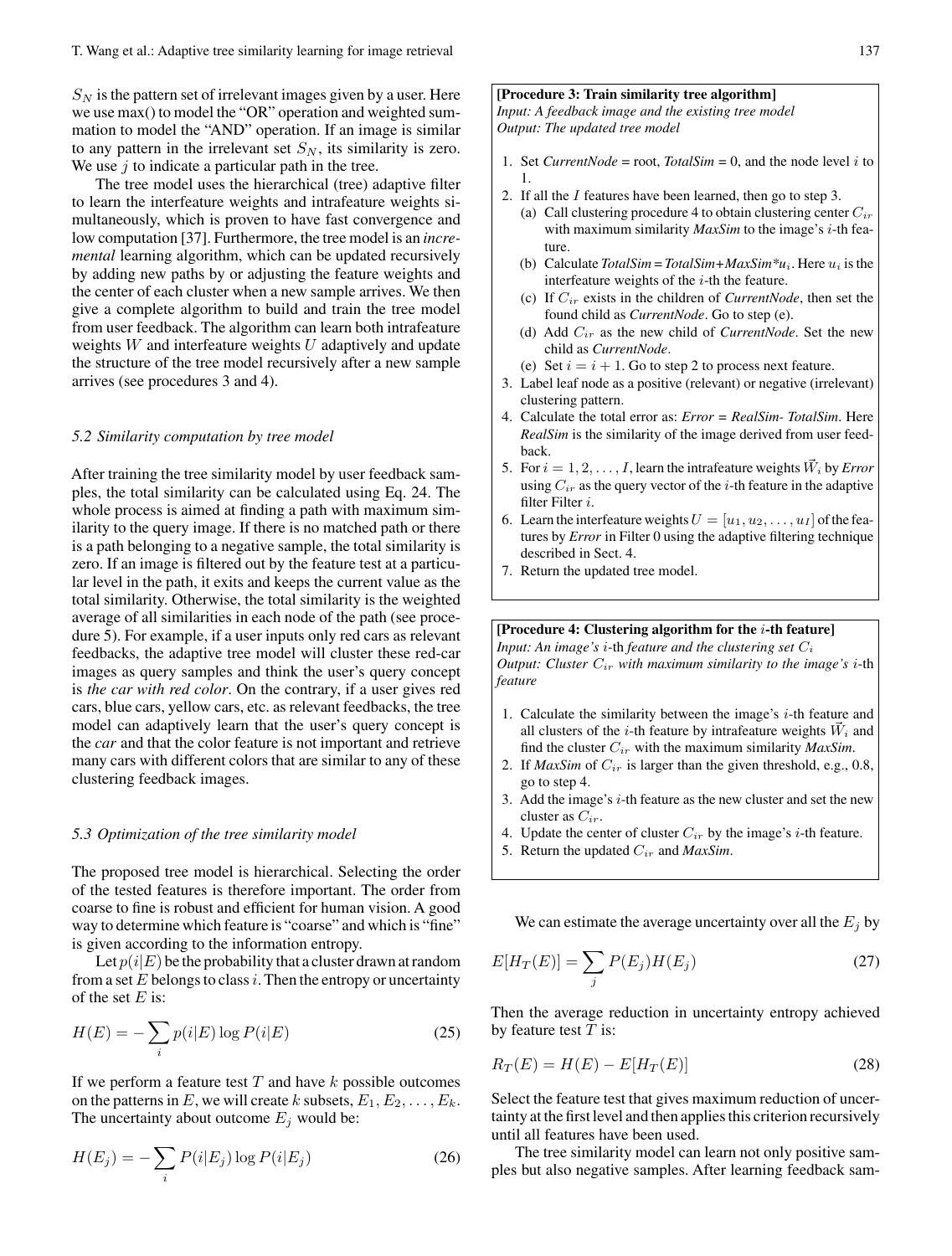## **[Procedure 5: Calculate similarity using tree model]**

*Input: An image and the tree model Output: Total similarity between them*

- 1. Set *CurrentNode* = root, *TotalSim* = 0, and node level i to 1.
- 2. If all the I features have been tested, go to step 3.
	- (a) Calculate the similarity between *CurrentNode's* children and the image's *i*-th feature by the intrafeature weights  $W_i$ of the i-th feature vector and find the child node with the maximum similarity *MaxSim* as the *CurrentNode*.
	- (b) If *MaxSim* of the *CurrentNode* is less than a given threshold, e.g., 0.6, go to step 3.
	- (c) Calculate current *TotalSim = TotalSim + MaxSim \* u*i, where  $u_i$  is the interfeature weights of the *i*-th feature.
	- (d) Set  $i = i + 1$ . Go to step 2.
- 3. If the label of the leaf node in the traced path is a pattern of an irrelevant image, then set *TotalSim* to zero.
- 4. Return *TotalSim*.

ples, it can cluster all discovered positive and negative samples into organized patterns of the tree. Normally, the positive samples can be just a few patterns for a user's query in CBIR. However, there are many patterns of the negative samples. Although it is difficult to acquire enough negative patterns in a large database by learning a few negative patterns, it can still improve the performance to some extent because learning a few negative samples can reject obvious dissimilar images quickly and can help decide which feature is more important and discriminating. We will provide a comparison between learning by only the positive samples and learning by both positive and negative samples in Sect. 6.6.3.

## **6 Experiments**

In the previous sections, we showed the theoretical advantages of the proposed adaptive tree similarity model and adaptive filter, e.g., optimality, incremental learning, low computation complexity, and ability to model nonlinear Boolean queries. In this section, we will examine the retrieval performance (e.g., accuracy and robustness) via experiments. Specifically, we would like to answer the following questions:

- Which algorithm performs better, LMS, RLS or the existing OPL, MARS, Mind Reader approaches?
- Which sequencing order performs better for adaptive filters, forward or backward and why?
- Which similarity model is better, the linear model or the tree similarity model?
- Which learning process is better, learning using positive samples only or using both positive and negative samples?

## *6.1 Data set*

For all the experiments reported in this section, the Corel image collection is used as the test data set. We choose this data set for the following considerations:

• It is a large-scale data set. Compared with the data sets used in some systems that contain only a few hundred images, the Corel data set includes 17,000 images.

- It is heterogeneous. Unlike the data sets used in some systems that are all texture images or car images, the Corel data set covers a wide variety of content from animals and plants to human society and natural scenery.
- It is professionally annotated by Corel professionals. Instead of using the less meaningful low-level features like the evaluation criterion, the Corel data set has humanannotated ground truth. All the images in their entirety have been classified into 170 categories, and there are 100 images in each category.

The Corel data sets have been used in other systems in which relatively high retrieval performance has been reported [15, 17, 32]. However, those systems use only preselected categories with distinctive visual characteristics (e.g., red cars vs. green mountains). In our experiments, no preselection is made in 17,000 images. Since average users want to retrieve images based on high-level concepts, not low-level visual features [23, 25], the ground truth we use is based on high-level categories such as car, flower, people, etc. In experiments, in order to obtain an objective evaluation of the various retrieval techniques, we use the categories to evaluate the retrieval performance. But in practice, the system is to enable users to guide the system to the images that are meaningful while not being subjected to categorization.

#### *6.2 Queries*

Some existing systems only test a few preselected query images. It is not clear if those systems will still perform well on other nonselected images. To fairly evaluate the retrieval performance of different methods and similarity models, we randomly generated 400 queries on all 17,000 images for each retrieval condition. For all the experiments reported in this section, they are the average of all 400 query results.

## *6.3 Visual features*

In our current system, we use three visual features: color moments, wavelet-based texture, and a water-fill edge feature. Every feature has been Gauss normalized beforehand due to different ranges of value. For color moments, we choose to use the HSV color space because of its similarity to human vision perception of color [25]. For each of the three color channels, we extract the first two moments (e.g., mean and standard deviation) and use them as the color feature.

The second visual feature we use is a recently developed water-fill edge feature [40]. The original image is first fed into the Canny edge detector to generate its corresponding edge map. The edge map is then considered as a network of tunnels. Virtual water is then poured into the tunnels. By measuring maximum filling time, maximum fork count, etc., this algorithm captures a total of 18 edge characteristics of the original image.

For the third wavelet-based texture, the original image is fed into a Daubechies-4 wavelet filter bank [6] and decomposed into the third level, resulting in ten decorrelated subbands. Out of the ten sub-bands, nine are "detailed" bands capturing the characteristics of the original image at different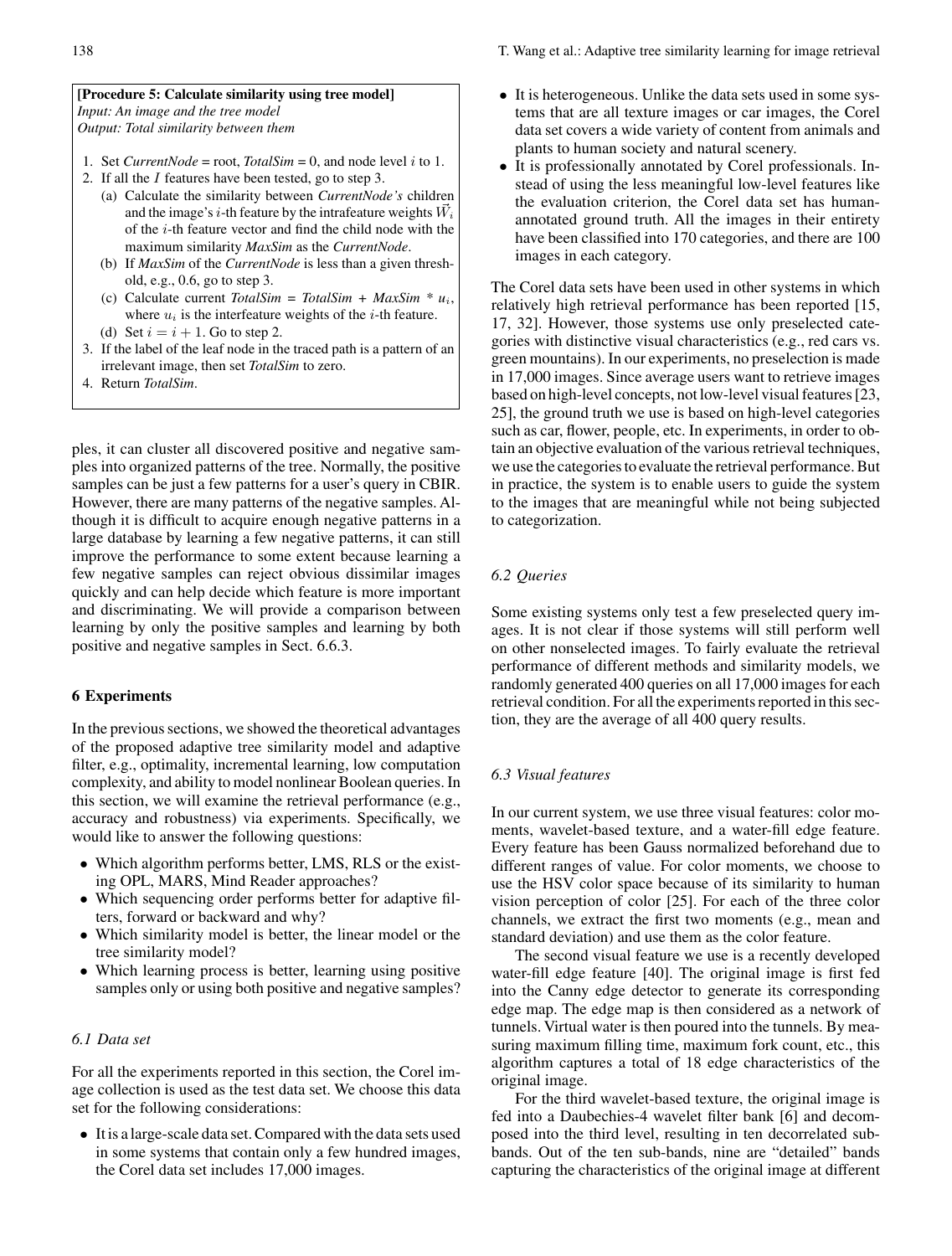**Table 1.** Comparison between forward learning (LMS<sub>F</sub>) and backward learning (LMS<sub>B</sub>) for LMS in the linear model

| Precision<br>(percentage) |       | itera-<br>$\theta$<br>tions | 1 iteration | 2 iterations |
|---------------------------|-------|-----------------------------|-------------|--------------|
| Return                    | LMS_F | 14.48                       | 16.83       | 17.50        |
| top 20                    | LMS B | 14.41                       | 18.96       | 20.41        |
| Return                    | LMS F | 6.91                        | 9.94        | 10.44        |
| top $100$                 | LMS_B | 7.25                        | 11.87       | 13.04        |
| Return                    | LMS F | 6.18                        | 7.15        | 9.08         |
| top $180$                 | LMS B | 5.73                        | 9.09        | 9.58         |

scales and orientations. The last band is the "smoothed" band, which is a subsampled average image of the original image. For each subband, we extract the standard deviation of the wavelet coefficients and therefore have a texture feature vector of length 10. This wavelet-based feature has been proven to be quite effective in modeling image texture features [25,26].

It is worth noting that the proposed tree similarity model framework is an open framework. More advanced features (e.g., region, semantics, etc. [15,18]) can readily be incorporated into the system for better performance. Here we wish to use the above three visual features to achieve better performance by the proposed learning approaches than the regular techniques.

#### *6.4 Performance measures*

The most widely used performance measures for information retrieval are precision (*Pr*) and recall (*Re*) [27]. *Pr* is defined as the number of retrieved relevant objects (i.e.,  $N$ ) over the number of total retrieved objects, say the top 20 images. *Re* is defined as the number of retrieved relevant objects over the total number of relevant objects in the image collection (in the Corel data set case, 99). In general, *Pr* will decrease when *Re* increases. The performance of an "ideal" system should be that *the precision is higher at the same recall value*. Because of this, the *Pr(Re)* curve is used to better characterize the performance of a retrieval system.

## *6.5 System description*

We have developed a prototype system based on the proposed adaptive tree similarity model approaches. The system is written in C++ and runs on the Windows 2000 platform. Its interface is shown in Fig. 5. Our prototype system has two modes: *demo* mode and *testing* mode. During the demo mode, a user can browse through the image collection and submit any image as the query image, which is shown in the top left corner. For each of the returned images, there is a degreeof-relevance (i.e., similarity  $\pi(n)$ ) slider to allow the user to provide his/her relevance feedback. During testing mode, the system randomly selects query images and uses the Corel high-level category label as the ground truth to obtain relevance feedback. This is a very challenging task, and we report detailed experimental results in the next section.



**Fig. 5.** User interface of the retrieval system



**Fig. 6.** Comparison between forward learning and backward learning for LMS in the linear similarity model



**Fig. 7.** Comparison between forward learning and backward learning for RLS in the linear similarity model

### *6.6 Results and observations*

## 6.6.1 Forward learning vs. backward learning

When we use LMS or RLS, we use the linear model as described in Sect. 2. Table 1 shows the forward/backward learning results using a single averaged query example for LMS. When the return top is 20, 100, and 180, most similar images are retrieved. To better compare the two learning orders, in Fig. 6 we also plot the precision-recall curve for LMS after two iterations of feedback. Similarly, Table 2 shows the forward /backward learning results for RLS, and Fig. 7 shows their precision-recall curves.

Regarding forward learning and backward learning, the following observations can be made based on the above tables and figures: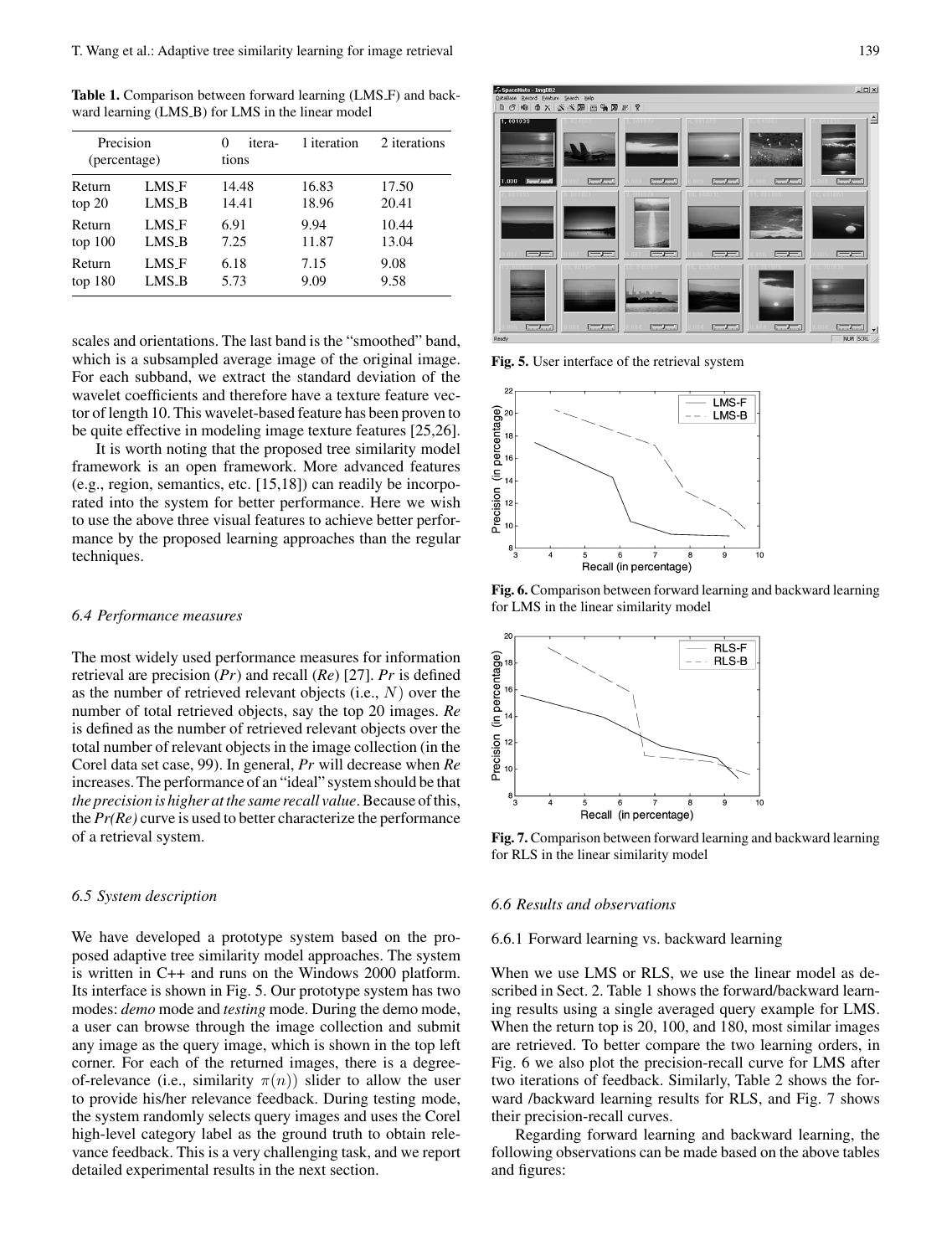

**Fig. 8.** Comparison between MR, MS, OPL, RLS, and LMS in the linear model

**Table 2.** Comparison between forward learning (RLS F) and backward learning (RLS\_B) for RLS in the linear model

| Precision<br>(percentage) |              | itera-<br>$\theta$<br>tions | 1 iteration | 2 iterations |
|---------------------------|--------------|-----------------------------|-------------|--------------|
| Return                    | RLS F        | 11.18                       | 12.82       | 15.62        |
| top 20                    | RLS_B        | 14.95                       | 17.86       | 19.25        |
| Return                    | <b>RLS_F</b> | 7.04                        | 9.68        | 11.83        |
| top $100$                 | <b>RLS B</b> | 7.23                        | 10.41       | 11.07        |
| Return                    | <b>RLS_F</b> | 5.89                        | 7.55        | 9.32         |
| top $180$                 | RLS_B        | 5.77                        | 9.15        | 9.63         |

**Table 3.** Comparison between Mr, MS, OPL, RLS, and LMS in the linear similarity model model

| Precision<br>(percentage) |                                                             | $\Omega$<br>itera-<br>tions          | 1 iteration                            | 2 iterations                            |
|---------------------------|-------------------------------------------------------------|--------------------------------------|----------------------------------------|-----------------------------------------|
| Return<br>top 20          | MR<br>МS<br>OPL.                                            | 7.23<br>7.23<br>10.18                | 0.58<br>10.99<br>14.18                 | 0.29<br>12.09<br>15.85                  |
|                           | <b>RLS_B</b><br>LMS_B                                       | 14.95<br>14.41                       | 17.86<br>18.96                         | 19.25<br>20.41                          |
| Return<br>top 100         | MR<br>MS<br>OPL.<br><b>RLS_B</b><br>LMS B                   | 4.36<br>4.36<br>5.75<br>7.23<br>7.25 | 1.02<br>7.60<br>9.47<br>10.41<br>11.87 | 2.20<br>8.82<br>11.60<br>11.07<br>13.04 |
| Return<br>top $180$       | MR<br>MS<br>OPL<br>RLS <sub>-</sub> B<br>LMS <sub>-</sub> B | 3.53<br>3.53<br>4.63<br>5.77<br>5.73 | 1.06<br>6.00<br>7.78<br>9.15<br>9.09   | 1.77<br>7.02<br>9.39<br>9.63<br>9.58    |

- For LMS and RLS, the backward learning outperforms the forward learning because the backward learning order simulates the "coarse-to-fine" learning process and benefits the adaptive filtering algorithms to fine-tune the weights at the last stage.
- The ordering effect is more noticeable in LMS than in RLS. When the number of feedback samples is relatively large, the forward and backward learning are almost the same for RLS. This is because RLS continuously learns all the samples, while LMS quickly adapts to the new example, forgetting the older ones.

**Table 4.** Comparison between LMS in a linear model and TLMSP, TLMSA in the adaptive tree similarity model

| Precision<br>(percentage) |                                                    | itera-<br>0<br>tions    | 1 iteration             | 2 iterations            |
|---------------------------|----------------------------------------------------|-------------------------|-------------------------|-------------------------|
| Return<br>top 20          | LMS_B<br><b>TLMSP</b><br>TLMSA                     | 14.41<br>14.05<br>14.23 | 18.96<br>23.51<br>24.05 | 20.41<br>26.01<br>27.96 |
| Return<br>top 100         | LMS <sub>-</sub> B<br><b>TLMSP</b><br>TLMSA        | 7.25<br>7.35<br>7.28    | 11.87<br>13.54<br>14.71 | 13.04<br>16.44<br>18.61 |
| Return<br>top 180         | LMS <sub>-</sub> B<br><b>TLMSP</b><br><b>TLMSA</b> | 5.73<br>5.95<br>5.86    | 9.09<br>11.04<br>11.71  | 9.58<br>13.53<br>14.01  |

## 6.6.2 LMS vs. RLS vs. OPL vs. MARS vs. MindReader

Table 3 shows the comparison between MindReader (MR) [10], MARS (MS) [26], OPL [24], and LMS with backward learning and RLS with backward learning in a linear model. When the return top is 20, 100, and 180, most similar images are retrieved, and Fig. 8 shows their precision-recall curves after two iterations of relevance feedback. Based on the table and figure, the following observations can be made:

- When the number of returned images is small (e.g., return top 20 images only), the performance of LMS and RLS is significantly better than that of OPL MS and OPL MR. This is because OPL MR and MS get suboptimal feature weights in a linear model when there are not enough feedback samples (see Sect. 3). When the number of returned images is sufficiently large (e.g., 180 images), the performance of the algorithms (LMS, RLS, OPL) is comparable because all three algorithms are close to the optimal solution conditioned on the feedback samples.
- The LMS with backward learning seems to be better than RLS, OPL MS, and OPL MR in a linear model. Not only is its retrieval performance the best, but its computation complexity is also significantly cheaper than that of the other approaches (see Sect. 4.5).

## 6.6.3 Adaptive tree model vs. linear similarity model

Let TLMSP denote a backward LMS filter to learn only positive samples by the tree model, TLMSA denote a backward LMS filter to learn both positive and negative samples by the tree model, and LMS B denote a backward LMS filter to learn positive samples by a linear model. They all use the same backward LMS filter to learn but are different in similarity models and learning samples. Table 4 shows the comparison between LMS<sub>-B</sub>, TLMSP, and TLMSA algorithms. Figure 9 shows their precision-recall curve after two iterations of relevance feedback. The following observations can be made based on Table 4 and Fig. 9:

• TLMSP and TLMSA with the tree similarity model learn much better than LMS<sub>-B</sub> with the linear model. This is because the tree model is a more accurate nonlinear representation of a user's query concept and is able to find more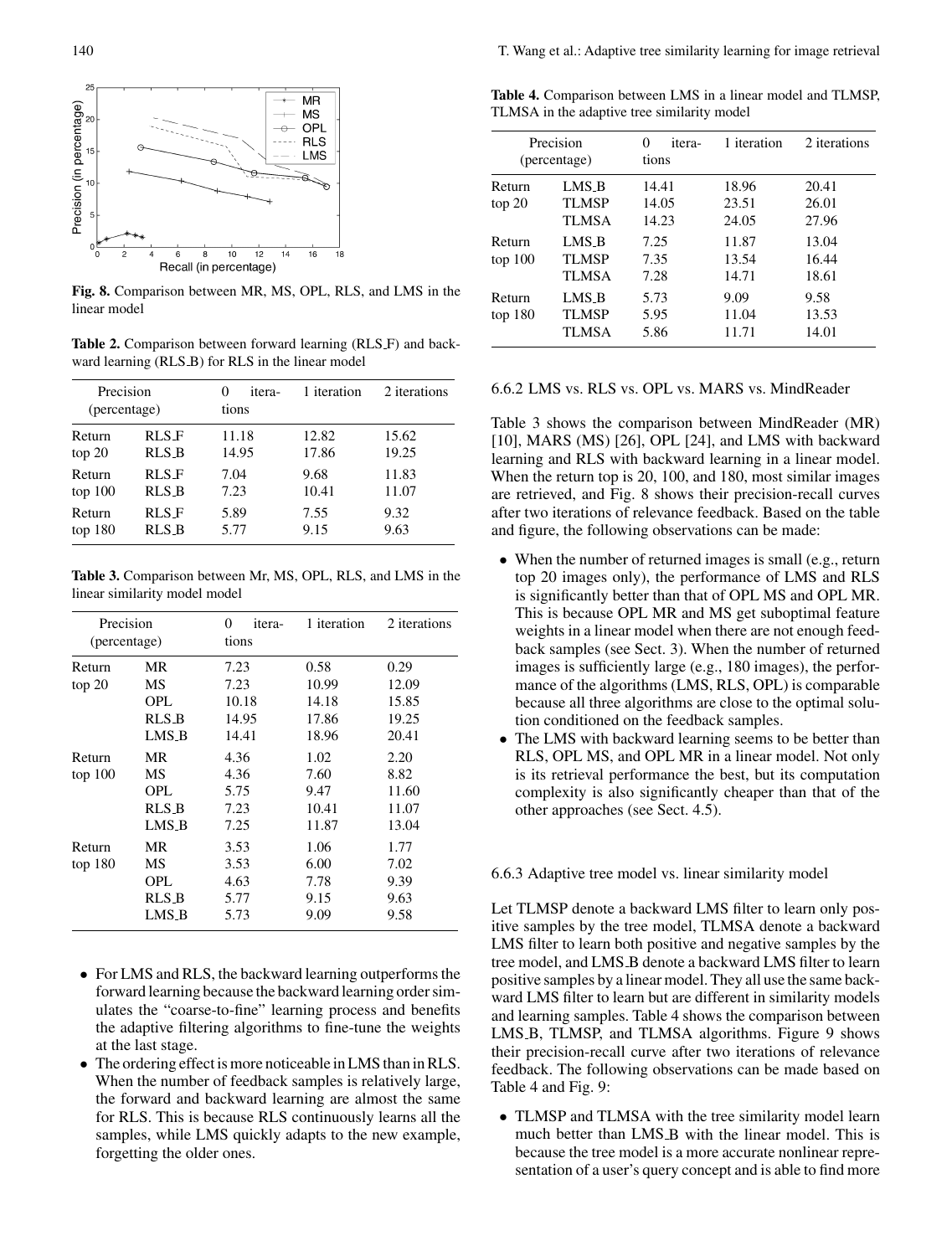

**Fig. 9.** Comparison between LMS and TLMSP, TLMSA by different similarity models

relevant images by multiple tree paths (subquery patterns). Furthermore, because each path is better approximated as a linear model, the adaptive filter works better in the clustering feature subspace than in the whole nonlinear feature space (e.g., in the LMS<sub>-B</sub> case).

• TLMSA using both positive and negative feedback samples to learn is better than TLMSP using only positive samples. The reason is that learning negative samples can help the CBIR system to reject many obvious irrelevant images and help the system decide which feature has more discriminatory power than others. However, because there are many patterns for irrelevant images, it is difficult to find all the negative patterns by using just a few training samples. Thus the improvement of TLMSA over TLMSP is not very obvious.

## **7 Conclusions**

Considering the human vision perception system as an intelligent signal filter, we implemented the LMS and RLS adaptivefilter-based feedback technologies to simulate the visual perception model for CBIR. Both LMS and RLS filters learn incrementally and support online adaptive learning with fast convergence and good performance. Furthermore, we extend the conventional linear adaptive filter to a nonlinear adaptive tree similarity model in order to model the complex nonlinear human visual perception. The proposed tree similarity model is a hierarchical nonlinear Boolean representation of clustering patterns of all feedback samples. It decomposes a user's complex query concept into a Boolean combination of multiple simpler subconcepts that spans a smaller feature subspace and can therefore be better learned by the linear adaptive filters. To evaluate the performance of the proposed approach, we conducted extensive tests on a large-scale heterogeneous image collection and compared the results against the state-of-theart approaches. Experimental results show that the proposed TLMSA approach (using a backward LMS filter to learn both positive and negative samples in the adaptive tree similarity model) is effective and efficient for CBIR.

*Acknowledgements.* The Corel image set was obtained from Corel and used in accordance with their copyright statement. The authors from Tsinghua are partially supported by the Natural Science Foundation of China (Project Number 69902004), NKBRSF (Project Number 1998030600) and the National Key Project 2001BA201A07.

#### **Appendix A: RLS algorithm for CBIR**

For a finite time serial signal  $\vec{X}(n)$ , we have

$$
R_{xx}(n) = \sum_{i=1}^{n} \pi(i)\vec{X}(i)\vec{X}^{T}(i)
$$
  

$$
\vec{P}(n) = \sum_{i=1}^{n} \pi(i)\vec{X}(i)d(i)
$$
 (29)

Hence we have the following recursion for updating the covariance matrix and the crosscorrelation vector

$$
R_{xx}(n) = R_{xx}(n-1) + \pi(n)\vec{X}(n)\vec{X}^{T}(n)
$$
  

$$
\vec{P}(n) = \vec{P}(n-1) + \pi(n)\vec{X}(n)d(n)
$$
 (30)

The matrix inversion lemma helps us to obtain the inversion of the matrix  $R_{xx}$ . Let A, B, and F all be positive definite matrices; the matrix inversion lemma says [27], if

$$
A = B^{-1} + C F^{-1} C^T
$$
\n(31)

Then 
$$
A^{-1} = B - BC(F + C^T BC)^{-1} C^T B
$$
 (32)

Because both  $R(n)$  and  $R(n - 1)$  are positive definite, let

$$
A = R(n), B = R^{-1}(n - 1),
$$
  
\n
$$
C = \vec{X}(n), F = 1/\pi(n).
$$
\n(33)

For convenience, let's further define

$$
Q(n) = R^{-1}(n),
$$
  
\n
$$
e(n) = d(n) - y(n)
$$
  
\n
$$
= \sqrt{-2\sigma^2 \ln(\pi(n))} - W^T(n-1)X(n).
$$
\n(34)

By substituting Eqs. 33 and 34 into Eq. 32, we have

$$
Q(n) = Q(n-1) - \vec{K}(n)\vec{X}^T(n)Q(n-1)
$$
\n(35)

where

$$
\vec{K}(n) = \frac{Q(n-1)\vec{X}(n)}{[1/\pi(n) + \vec{X}^T(n)Q(n-1)\vec{X}(n)]}
$$
(36)

is called the gain vector. Rearranging the terms in Eq. 36, we have

$$
\vec{K}(n) = Q(n-1)\vec{X}(n) - \vec{K}(n)\vec{X}^T(n)Q(n-1)\vec{X}(n)
$$
  
=  $(Q(n-1) - \vec{K}(n)\vec{X}^T(n)Q(n-1))\vec{X}(n)$   
=  $Q(n)\vec{X}(n)$  (37)

To summarize, the recursive  $W(n)$  can be calculated as follows:

$$
\begin{aligned}\n\vec{W}(n) &= R_{xx}^{-1}(n)\vec{P}(n) \\
&= Q(n)\vec{P}(n) = Q(n)[\vec{P}(n-1) + \vec{X}(n)d(n)] \\
&= Q(n-1)\vec{P}(n-1) \\
&- \vec{K}(n)\vec{X}^T(n)Q(n-1)\vec{P}(n-1) \\
&+ Q(n)\vec{X}(n)d(n) \\
&= \vec{W}(n-1) + \vec{K}(n)(d(n) - \vec{X}^T(n)\vec{W}(n-1)) \\
&= \vec{W}(n-1) + \vec{K}(n)e(n)\n\end{aligned}
$$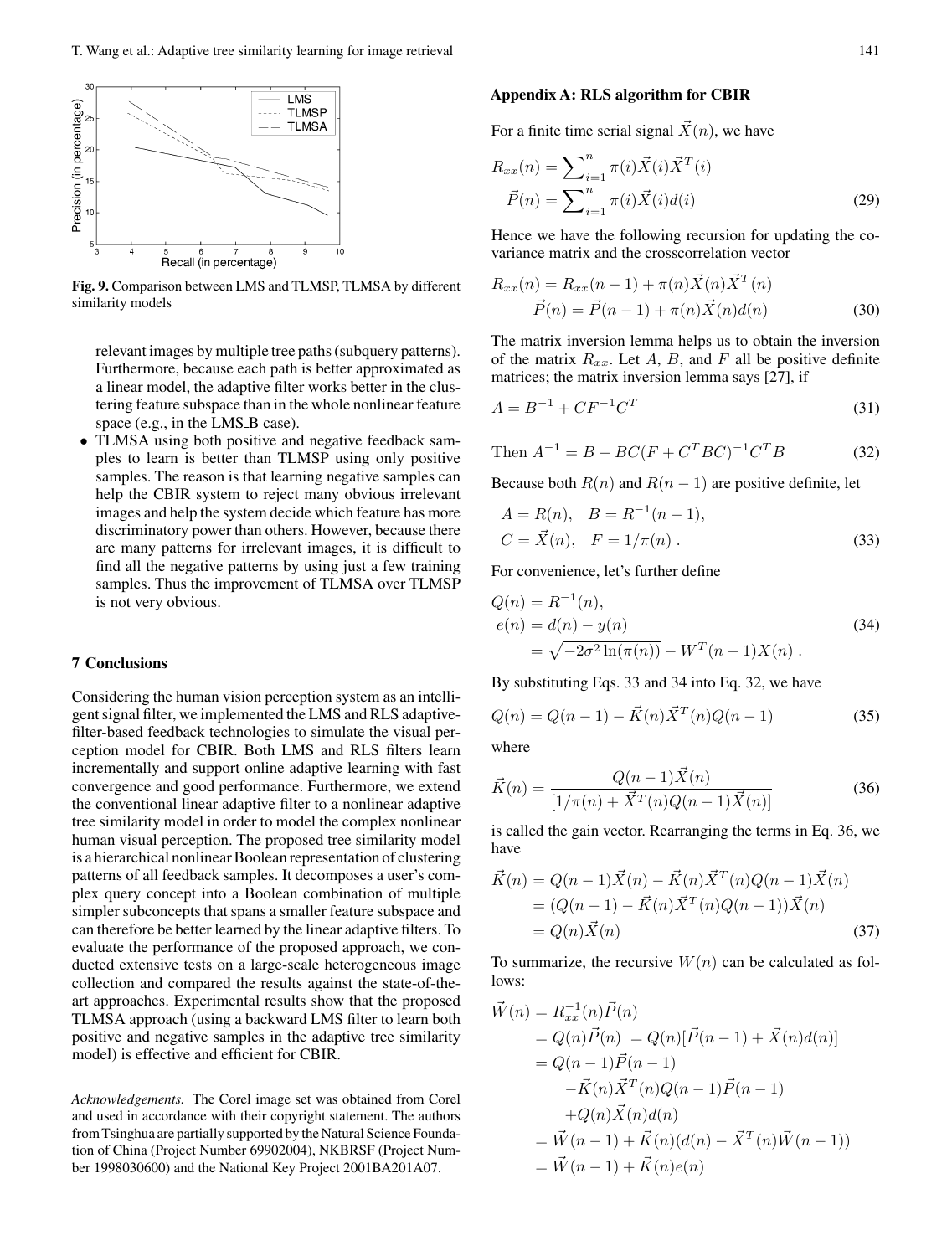### **References**

- 1. Bergen J, Adelson EH (1987) Hierarchical, computationally efficient motion estimation algorithm. J Optical Soc Am pp 4–35
- 2. Bradshaw B (2000) Semantic based image retrieval: a probabilistic approach. Proceedings of the 8th ACM multimedia conference, Los Angeles, 30 October– 4 November 2000, pp 167–177
- 3. Fox E, Marchionini G (guest eds) (2001) Digital libraries: introduction. Commun ACM (special issue on digital library) 44(5):30–32
- 4. Cox IJ, Miller ML, Omohundro SM, Yianilos PN (1996) PicHunter: Bayesian relevance feedback for image retrieval. Proceedings of the international conference on pattern recognition, Vienna, 30 October–4 November 1996, vol 3, pp 361–369
- 5. Cox IJ, Miller ML, Minka TP, Papathomas TV, Yianilos PN (2000) The Bayesian image retrieval system, Pichunter: theory, implementation, and psychophysical experiments. IEEE Trans Image Process 9(1):20–37
- 6. Daubechies I (1992) Ten lectures on wavelets, CBMS–NSF lecture notes 61, SIAM
- 7. Dimitrova N, Sethi I, Rui Y (2000) Media content management. In: Syed MR (ed) Design and management of multimedia information systems: opportunities and challenges. Idea Publishing Group, Hershey, PA
- 8. Gudivada VN, Raghavan VV (guest eds) (1995) Content based image retrieval systems. IEEE Comput Mag (special issue on content-based image retrieval systems) 28(9):18–22
- 9. Haykin S (1996) Adaptive filter theory, 3rd edn. Prentice-Hall information and system sciences series. Prentice-Hall, Upper Saddle River, NJ
- 10. Ishikawa Y, Subramanya R, Faloutsos C (1998) Mindreader: query databases through multiple examples. Proceedings of the 24th VLDB conference, NewYork, 24–27 August 1998, pp 651– 675
- 11. Jain R, Murthy S, Chen P (1995) Similarity measures for image databases, Proceedings of the IEEE conference on fuzzy systems, Yokohama, 20–24 March 1995, vol 3, pp 1247–1254
- 12. Krumhansl CL (1978) Concerning the applicability of geometric models to similarity data: the interrelationship between similarity and spatial density. Psychol Rev 85:445–464
- 13. Lee C, Ma WY, Zhang HJ (1998) Information embedding based on user's relevance feedback for image retrieval. Technical report HP Labs
- 14. Lee HK, Yoo SI (2000) A neural network-based image retrieval using nonlinear combination of heterogeneous features. Proceedings of the 2000 congress on evolutionary computation, LA Jolla, CA, 16–19 July 2000, vol 1, pp 667–674
- 15. Li J, Wang J, Wiederhold G (2000) IRM: integrated region matching for image retrieval. Proceedings of the 8th ACM multimedia conference, Los Angeles, 30 October–4 November 2000, pp 147–157
- 16. Liu WY, Wang T, Zhang HJ (2000) A hierarchical characterization scheme for image retrieval. Proceedings of the IEEE international conference on image processing (ICIP'2000), vol 3, Vancouver, BC, Canada, 10–13 September 2000, pp 42–45
- 17. Lu Y, Hu CH, Zhu XQ et al (2000) A unified framework for semantics and feature based relevance feedback in image retrieval system. Proceedings of the 8th ACM multimedia conference, Los Angeles, 30 October–4 November 2000, pp 31–39
- 18. Ma WY, Zhang HJ (1998) Benchmarking of image features for content-based retrieval. Proceedings of the 32nd Asilomar conference on signals, systems and computers, Monterey, CA, 1–4 November 1998, vol 1, pp 253–257
- 19. MacArthur SD, Brodley CE, Shyu C (2000) Relevance feedback decision trees in content-based image retrieval. Proceedings of the IEEE workshop on content-based access of image and video libraries, Hilton Head Island, SC 16 June 2000, pp 68–72
- 20. Minka T, Picard R (1997) Interactive learning using a society of models. Proceedings of the IEEE international conference on computer vision and pattern recognition, San Francisco, pp 447– 452
- 21. Ortega M, Rui Y, Chakrabarti K et al (1998) Supporting ranked Boolean similarity queries in MARS. IEEE Trans Knowledge Data Eng 10(6):905–925
- 22. Peng J (2000) Adaptive multi-class metric content-based image retrieval. Proceedings of the 4th international conference on visual information systems, Lyon, France, November 2000
- 23. Rodden K, Basalaj W, Sinclair D, Wood K (2000) Does organization by similarity assist image browsing. Proceedings of the ACM conference on human factors in computing systems, The Hague, 1–6 April 2000, pp 190–197
- 24. Rui Y, Huang T (2000) Optimizing learning in image retrieval. Proceedings of the IEEE international conference on computer vision and pattern recognition, Hilton Head Island, SC, 13–15 June 2000, vol 1, pp 236–243
- 25. Rui Y, Huang T, Chang SF (1999) Image retrieval: current techniques, promising directions and open issues. J Visual Commun Image Represent 10:39–62
- 26. Rui Y, Huang T, Mehrotra S (1997) Content-based image retrieval with relevance feedback in MARS. Proceedings of the IEEE international conference on image processing, Santa Barbara, 26–29 October 1997, pp 815–818
- 27. Salton G, McGill MJ (1982) Introduction to modern information retrieval. McGraw-Hill, New York
- 28. Smeulders AWM, Worring M, Santini S et al (2000) Contentbased image retrieval at the end of the early years. IEEE Trans PAMI 22(12):1349–1380
- 29. Swets DL, Weng JJ (1996) Using discriminant eigen-features for image retrieval. IEEE Trans PAMI 18(8):831–836
- 30. Tian Q, Hong P, Huang TS (2000) Update relevant image weights for content-based image retrieval using support vector machines. Proceedings of the IEEE international conference on multimedia and expo, New York, 31 July–2 August 2000, vol 2, pp 1199– 1202
- 31. Tieu K, Viola P (2000) Boosting image retrieval. Proceedings of the IEEE international conference on computer vision and pattern recognition, Hilton Head Island, SC, 13–15 June 2000, vol 1, pp 228–235
- 32. Tong S, Chang E (2001) Support vector machine active learning for image retrieval. Proceedings of the 9th ACM multimedia conference, Ottawa, Canada, 30 September–5 October 2001, pp 107–118
- 33. Trunk GV (1979) A prbolem of dimensionality: a simple example. IEEE Trans PAMI 1:306–307
- 34. Vasconcelos N, Lippman A (2000) A probabilistic architecture for content-based image retrieval. Proceedings of the IEEE international conference on computer vision and pattern recognition, Hilton Head Island, SC, 13–15 June 2000, vol 1, pp 216–221
- 35. Wang T, Rui Y, Hu SM (2001) Optimal adaptive learning for image retrieval. Proceedings of the IEEE international conference on computer vision and pattern recognition, Kauai, Hawaii, 9–14 December 2001, pp 1140–1147
- 36. Widrow B, Hoff ME (1960) Adaptive switching circuits. Proceedings of the IRE western electronic show and convention, New York, 23 August 1960, pp 96–104
- 37. Woo TK (2001) HRLS: a more efficient RLS algorithm for adaptive FIR filtering IEEE Commun Lett 5(3):81–84